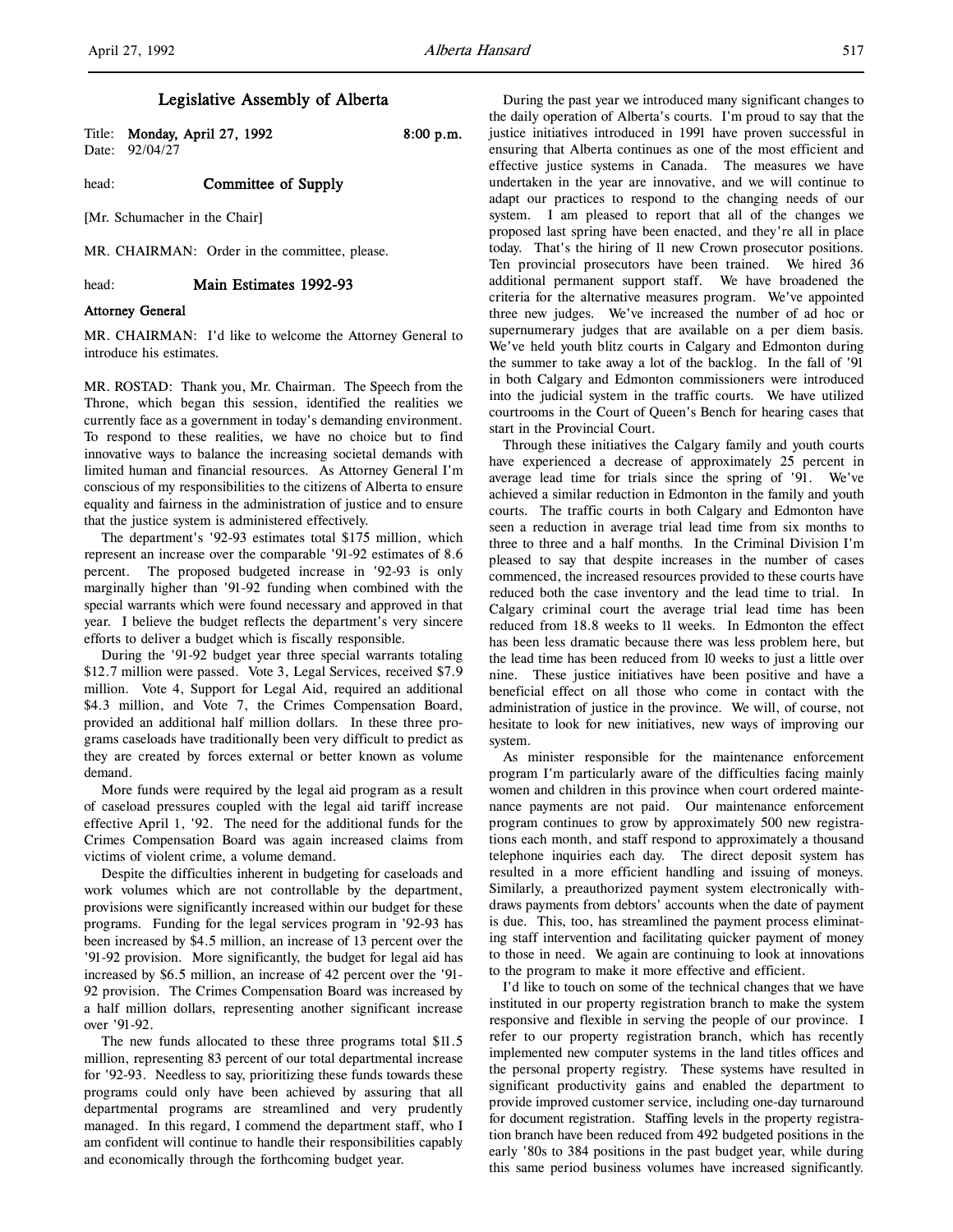Technical innovations such as these have enabled us to streamline the process and to accommodate future volume fluctuations.

We are in the process of some innovative programming with some law firms across the province for on-line access to property registration, where a lawyer can sit in his or her office and call up the registry to get instantaneous information, and in a short while we hope to enable the registration to be done through that on-line computer system as well, again making it more convenient for our clientele and effectively saving money. We will continue to consult with the judicial and legal communities throughout the year to examine proposals and cost-effective improvements for the system as a whole.

## 8:10

I would like to conclude the remarks by saying that although we've made great strides in this past year, we still face many, many challenges, and I look forward to the many questions and, I'm sure, comments that will come from colleagues on both sides of the House as we try to continue our improvement of the system.

Before sitting down, though, I would like to pay tribute to a colleague who is no longer with us and can no longer offer the professional, constructive, and supportive comment that Sheldon had traditionally given me as Solicitor General and now as Attorney General. His contributions were valuable, and we'll sincerely miss him as my critic. I'd like to make that note.

## MR. CHAIRMAN: The hon. Member for Edmonton-Strathcona.

MR. CHIVERS: Thank you, Mr. Chairman. I also would like to join in the comments respecting Sheldon Chumir. We're certainly going to miss him on this side of the Assembly.

I also would like to join in the comments of the Attorney General commending the department staff and to congratulate him on having successfully implemented the initiatives that he outlined in his speech on the estimates last year. I think the measures and initiatives that were outlined at that time and which have since been implemented were indeed very valuable and progressive steps in dealing with a very challenging portfolio. I'm particularly pleased to hear of the innovation with respect to the summer courts to deal with the backlog and the success that's been achieved with respect to the reduction in delay in proceedings leading up to trial in the criminal courts and traffic and youth courts. I think the 11 week delay that the Attorney General speaks of in Calgary is a very significant reduction in the amount of the delay. It's a bit ironic that at the same time Alberta has been achieving these results, the Supreme Court of Canada has backed off of some of its earlier comments with respect to delay that were outlined in the Askov decision.

In any event, as the Attorney General has indicated, although there have been significant strides made with respect to the Attorney General's department and his administration, there are certainly many challenges yet to be met. Of course, it is worth noting that the justice system is the cornerstone of a healthy society, for without the justice system many of our concepts of due process and equality before the law and many of our cherished democratic principles would have little meaning. Of course, the justice system touches us all in our everyday lives, ranging as it does across the whole gamut of laws in the province of Alberta. Indeed, justice and law are inextricably interrelated with the full range of government services.

Although last year saw an increase of 11 percent in the Attorney General's department, it also saw at the same time the transfer of three very significant programs to other departments. I'm speaking here of the gaming control branch and the Gaming

Commission, which were transferred to Public Works, Supply and Services on March 14, 1991, and that transfer carried with it, I assume, the 58 employees of that branch. It also carried with it the Gaming Commission, which entailed the full-time Chair of that commission and six part-time members. Of course, that should have realized, I would expect, some very substantial savings to the department as a result of that transfer, and I can't see where that was anticipated in the estimates last year.

Also, the Land Compensation Board was transferred on April 1 to the Department of Agriculture. I'm not sure how many staff and positions were involved in that transfer, but I expect there were at least several. Finally, the native land claims program was transferred to the Solicitor General on April 1, 1992, and that was a transfer from the civil law branch. Once again I'm not clear on how many staff and positions were affected by those transfers of functions to other departments, but I would have thought that they could have been anticipated to yield some very substantial savings to the department. Consequently I'm somewhat surprised at the amount of the increase this year. However, I do appreciate that a good portion of that increase is represented and accounted for as a result of the increase in the legal aid tariff.

I did my own calculations during the estimate discussions last year, and I did call on the minister at that time to perhaps make some allowance in view of his announcements. No doubt he was in a position at that time to anticipate some of the additional spending which was required in the Attorney General's department and which was taken care of by way of special warrants. I for one do not approve of the concept of special warrants where they can be avoided, and that clearly was one instance where at least part of those expenditures could have been anticipated and indeed should have been anticipated at the time the estimates were dealt with in the Assembly. Perhaps we could have avoided at least that expenditure by way of special warrant.

In any event, returning to the initiatives, we've now had a year to evaluate these initiatives. On the basis of the comments made by the Attorney General, it seems that they have indeed proven to be effective initiatives and hopefully have improved the quality and efficiency of the judicial system.

One of the initiatives, of course, was the 50 percent increase in the legal aid tariff. The Attorney General spoke of an increase in volume with respect to legal aid cases, and I'm wondering if he can provide us with some information with respect to the extent of the volume increase in legal aid, the extent to which that accounts for the additional \$6.5 million of expenditures in these estimates. I'm wondering also if he has received any feedback with respect to the innovations concerning the tariff, the 50 percent increase. Has he received any more submissions with respect to whether or not those adjustments to the tariff have dealt with the problems that existed so crucially and so critically last spring? I understand that there's a negotiating committee that was appointed to deal with the legal aid negotiations. I believe I'm correct in saying that that committee is still at work and is directing its attention to other areas that were not covered in the tariff adjustments, and I'm wondering if progress is being made in that area.

I'm also wondering, Mr. Chairman, as to what impact the Attorney General anticipates the lower interest rates and therefore the lower earning power of the trust accounts which form the basis of the 25 percent contribution made by the Law Foundation to the legal aid system – how is it anticipated these lower interest rates that have come to pass in the last year and especially in the last six months may impact upon the ability of the Law Foundation to carry out its duties under the 25 percent commitment to funding of legal aid and also the other duties that it has with respect to the other functions performed by the Law Foundation of Alberta?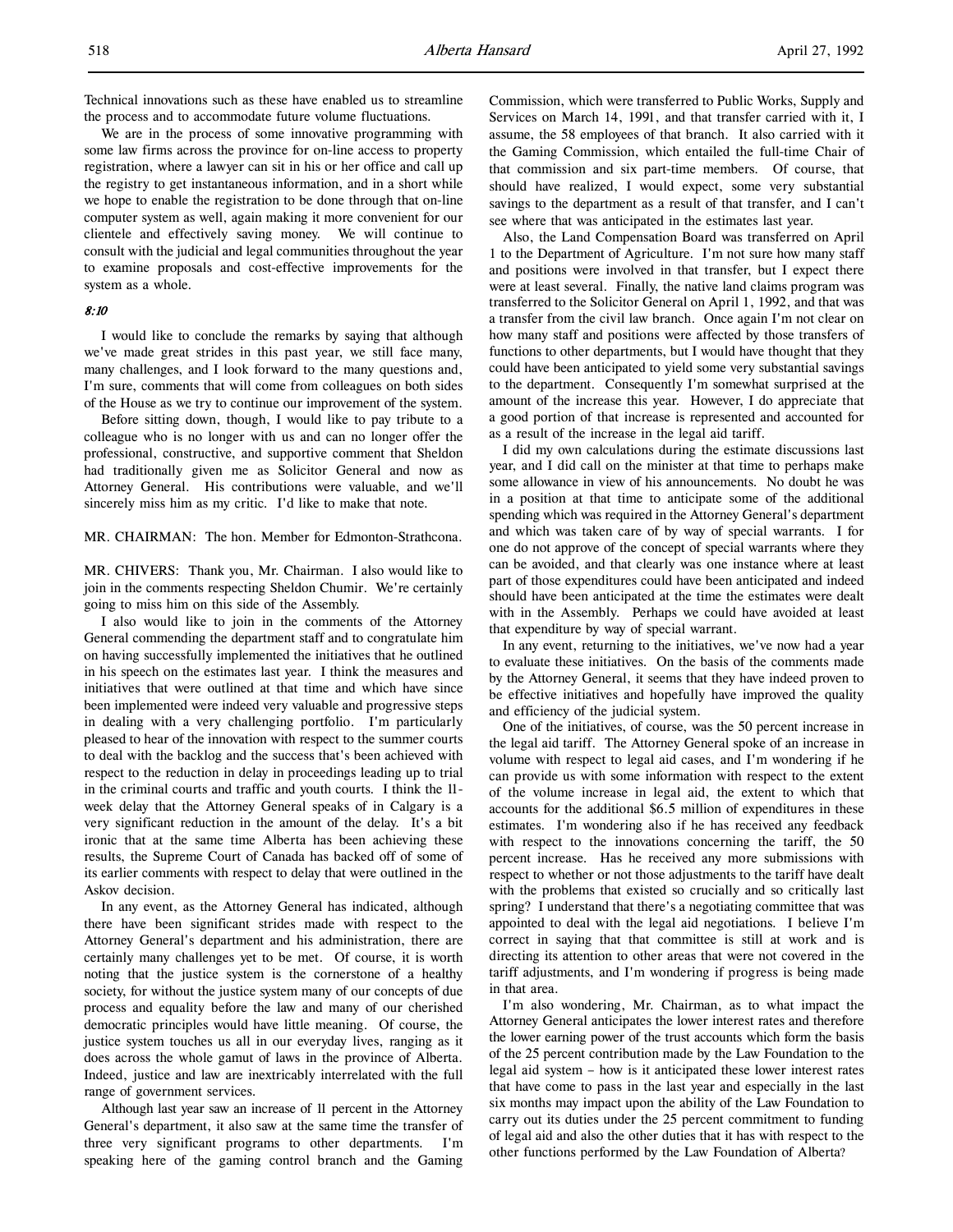## 8:20

l,

I wanted to turn to the legal aid vote, vote 4, and as I've already mentioned and the minister mentioned, it does represent an increase of \$6.5 million. I assume that most of this increase is accounted for as a result of the 50 percent increase in the legal aid tariff last year, but I expect that some of it is also demand driven. As I indicated earlier, I'd appreciate some indication of how much of that is an increase as a result of the increase to the tariff and how much of it is an increase as a result of increased volumes of legal aid work. The amount of \$6.5 million, of course, appears on the surface to be a massive increase, but I want to note again that I fully appreciate that indeed the actual increase in this area in this year is not that great because of the increases that were handled by way of the special warrants last year. I think that helps to put this increase somewhat into perspective.

In any event, the legal aid program is a critical part of the justice system in Alberta, providing, as it does, funding for Albertans who could not otherwise access the judicial system in criminal law and in civil law. For many years the lawyers who provided legal aid services were in effect subsidizing the taxpayers and citizens of Alberta, and I want to commend the Attorney General for having had the foresight and indeed the conviction and determination to make a much needed adjustment with respect to the legal aid tariff.

I continue, as I did last year, to be concerned about the issue of funding for civil legal aid. I'm still unclear as to what the current status of this is. One of the difficulties, of course, is that we in the opposition have to work with material that's more than a little outdated. We deal with public accounts from over a year ago and with annual reports from more than a year ago, and we don't have current information. In any event, last year I asked questions with respect to the fact that the government had not accessed the funding that was available to it under the Canada assistance plan for cost sharing of civil legal aid, and I understood at that time that there were ongoing discussions with respect to the possibility of accessing that funding. Indeed the Attorney General last year promised answers to that and to all other questions raised in the estimates, but as far as I've been able to ascertain, those answers have not yet been forthcoming.

The Auditor General, of course, has raised that matter in his report for the year ended March 31, 1990, and he's raised it again in his report for the year ended March 31, 1991. At this point in time it seems quite clear, as the Auditor General has noted in his most recent report, which is, as I've indicated, dealing with the year ended March 31, 1991, that the province of Alberta has forgone approximately \$300,000 in revenue for each year by not claiming access to that special funding for civil legal aid. I believe there's only one other province – I think it may be Quebec – that does not claim this cost sharing for civil legal aid.

Since I haven't had answers from last year, I would renew the request for information. Is the province now accessing these funds? If not, why is the province not accessing this cost-sharing program? Perhaps we could have some information as to what the points of contention are. Why is it that the province in these times of economic difficulty, these extremely difficult economic times, would not be accessing funding, particularly when it is at levels as significant as this? Moreover, I share the concerns of the Auditor General with respect to the future detriment that is occasioned by failing to access these funds. If the province is continuing to fail to access these funds, as the Auditor General has noted, in view of the 1989-90 year being the cap for Canada assistance plan funding and the 5 percent limitation on increases, the failure to take advantage of that funding will carry on to haunt us in the future

and will continue to operate to the detriment of the province of Alberta. In a nutshell, if we aren't accessing this funding, why are we not accessing it?

I want once again to make some comments with respect to the Alberta General Insurance Company. In last year's speech on the estimates I raised this and discussed the issue quite extensively, and I want once again to review that situation at some length. This, of course, is the insurance company of the province of Alberta that was incorporated in 1942, and the legislation that deals with that, as far as I can ascertain, was last amended in 1959. I don't believe there have been any more amendments to the legislation, but I do see in this year's Auditor General's report that in April 1991 the sum of \$400,000 was transferred – and indeed I heartily approve of the fact that this funding is being accessed – from the company's retained earnings to the General Revenue Fund.

Now, having said that, I do have some concerns with respect to how this was accomplished without legislative changes. Indeed, as I understood the Auditor General's comments, it was not possible to accomplish this without a change to the legislation governing the Alberta General Insurance Corporation. If I can just find the section here in the Auditor General's report, I'll refer to it in some detail. As the Auditor General noted in his March 31, 1990, report, the Alberta General Insurance Company Act does not allow the company to distribute surpluses except by way of reduced premiums, and of course, as we all know, this company has been dormant for a good many years and indeed does not carry on any business to speak of. So what I'm concerned about here is the technicality as to how this transfer which is referred to in the Auditor General's report for the year ended March 31, 1991 – at the end of his comments on page 43 in the context of the Alberta General Insurance Company he notes, and this is after the conclusion at the year end:

I have since been informed that \$400,000 of the Company's cash and retained earnings was transferred to the Province's General Revenue Fund in April 1991. This will eliminate the Company's annual tax liabilities.

Now, I'm wondering how that was accomplished, if it was accomplished without legislative changes to the provisions and powers of the company with respect to its dealing with its surpluses.

In any event, the transfer of the sum of \$400,000 out of a total of what I understand from the Auditor General's report at December 31, 1990, amounted to approximately \$560,000 would have left, I would anticipate, as of the date of the transfer, close to \$165,000 in the account of the Alberta General Insurance Company. I'm wondering why the recommendation of the Auditor General to wind up this company and to make the transfer in its entirety was not acted on.

### 8:30

I certainly appreciate the fact that the government has finally acted to deal with the fact that for several years now it's been paying substantial taxes on these companies, because the accumulated losses have already been written off and they were no longer able to avoid the taxes through the accumulated losses. I certainly am pleased that the government has now moved to make sure that they will not continue to pay needless taxes in these circumstances and thus will save the taxpayers of Alberta some money. At the same time, I'm equally concerned that the money continues to be, I assume from the information that I have, invested at substantially lower rates than the government is borrowing money in terms of the borrowings of the province of Alberta. To me it makes no financial sense why we should be investing funds that could be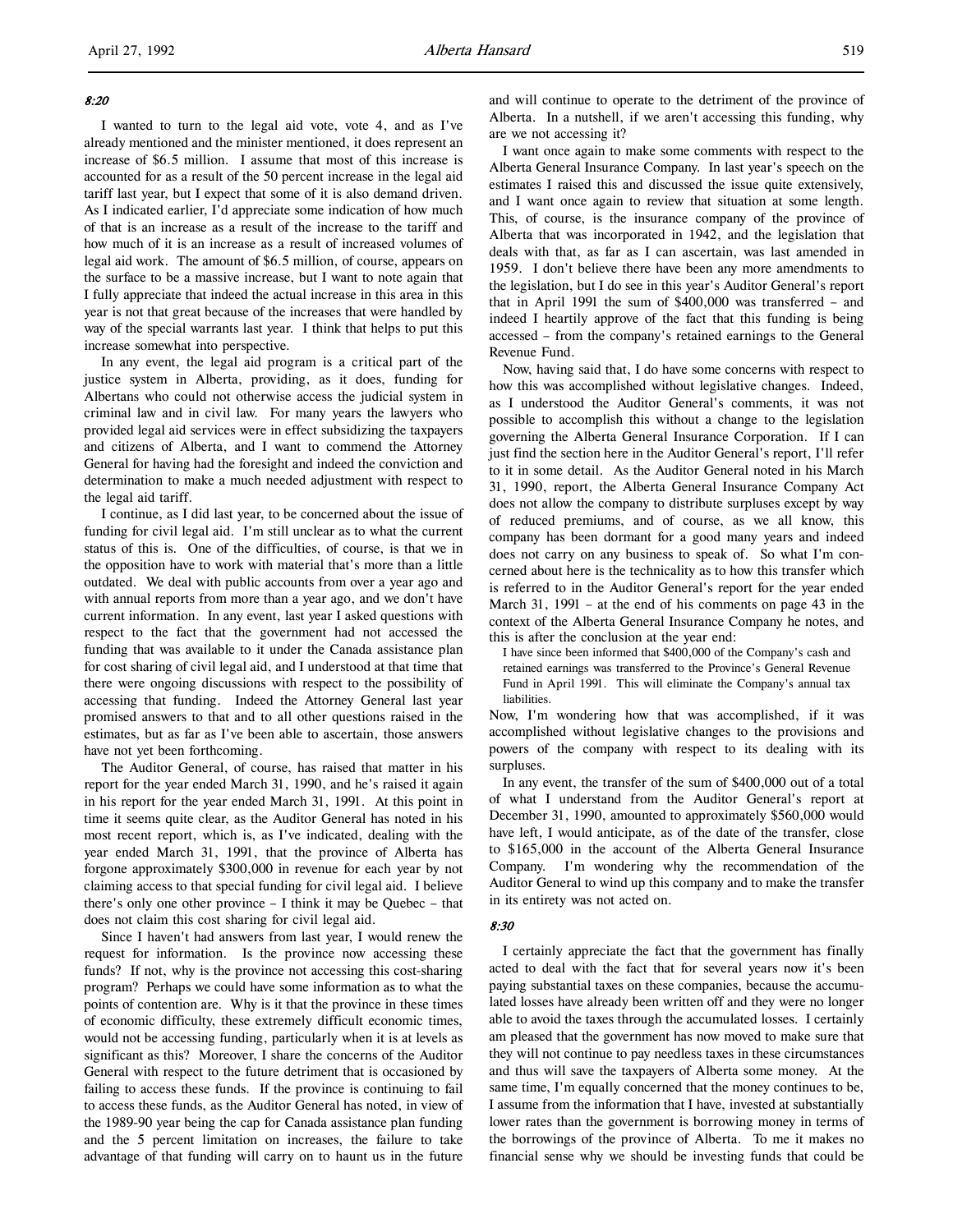made available to the general revenue of the province and thereby reduce the borrowing needs of the province of Alberta.

Finally in the context of the Alberta General Insurance Company, as far as I've been able to understand the books of the province for last year and the budget of the Provincial Treasurer last year, it was not anticipated in any way in the budget or in the estimates that there would be this transfer of \$400,000 from the Alberta General Insurance Company into the general revenue of the province. I'm therefore somewhat concerned as to what this really means in terms of the extent of the deficit that was reported last year, because of course as of sometime in April 1991 there was this transfer of \$400,000 into the general revenue. Perhaps the Attorney General can review with me whether or not that was accounted for in some way in the estimates for last year, whether this was a revenue that was anticipated and therefore was built into the budget or if indeed this was an unanticipated increase in revenue and has been treated in that sense, because of course at the same time that there's been the transfer into general revenue and the expenditure from general revenue I assume, then there's also been the loss of the asset that was previously held.

Finally, I would ask the Attorney General to make clear to the Assembly what his intentions are with respect to the balance remaining to the credit of the Alberta General Insurance Company. Is there some reason why these funds need to be retained in the Alberta General Insurance Company? Is there not some way of freeing up these funds? Of course they continue to be invested at a lower rate of interest than we're borrowing money from other sources. It seems to me that this does not make good economic or business sense, and perhaps there's some way of freeing up these funds. I'd also ask the Attorney General to indicate to the Assembly: what is the rate of interest that is being earned on these funds? In view of this government's commitment to disclosure of information, perhaps the Attorney General could indicate the history of this fund and what rates of interest it has earned over the years that it's been sitting around in the Alberta General Insurance Company and in what institutions these funds have been invested.

I wanted to make a few comments with respect to some initiatives that perhaps I would urge the government to examine in this coming year. I have had addressed to me a great number of concerns with respect to the limits for small claims proceedings. It seems to me that in view of the fact that several other jurisdictions have either recently embarked upon a reform process or have announced that they are about to embark upon a reform process – I'm thinking in particular here of recent announcements in Ontario – that reform is necessary in this area. It no longer makes economic sense to bring actions in Queen's Bench because of the legal costs that are involved. It would make good sense in my submission – and I think civil litigators in this province will tell the Attorney General that it's unwise to bring actions now in Court of Queen's Bench for the lower amounts that are permitted here – to increase the limit and the jurisdiction of the small claims courts in order to deal with increased claims. Of course, this is going to entail perhaps an additional volume demand for access to the courts if the limits are increased, and I appreciate that that in turn probably would mean that there would be more judges and more clerical staff required to staff these courts. However, it seems to me that it makes good economic sense to increase the limits in order to make it possible for people who need to access the judicial system to do so without having to incur legal costs, which is presently the case given the low limit.

The joint committee on court reform in Ontario has recommended that the small claims court in that jurisdiction hear claims up to \$7,500. It seems to me that perhaps that is an amount we

could start looking at here in Alberta. The monetary jurisdiction of these courts tends not to keep pace with the times, and it seems to me that perhaps we should look at some way of providing a formula in the legislation for an automatic escalation so that it's not necessary for the Legislative Assembly to address the issue each time the monetary jurisdiction gets out of line with the economic realities of the system in which we live. We could, therefore, avoid some additional expenses and delays in dealing with these kinds of problems if we introduced some kind of a formula to do it automatically or perhaps to enable it to be done by regulation, as was recently done with some amendments to the Public Trustee Act, which amendments the Chairman of this committee in his other capacity proposed to the Legislative Assembly. Perhaps that is a way of looking at these things that would be worth looking at in these circumstances.

In any event, the point which needs to be emphasized is that we need access. Poor people need access to the judicial system. If you're wealthy you can access the legal system with respect to civil litigation, if you're very poor you may have access to legal aid, but if you're in between, if you're in the middle, if you're neither wealthy nor at the poverty line, you're not going to have the ability to access the judicial system without incurring substantial legal costs. I submit that it's time we looked at these monetary limits once again.

There are a number of other new initiatives that are being examined and implemented in other jurisdictions. One of these new initiatives is a program that's called in some jurisdictions the victim/offender reconciliation program. I know that in Alberta we have made some movements in this direction. I'm not sure how many programs there are in place in Alberta that deal with these sorts of problems. I'm wondering if the Attorney General could enlighten me with respect to what initiatives are either in place or are contemplated being initiated with respect to victim/offender reconciliation program types of approaches to the criminal justice system.

## 8:40

I know from having studied some of these systems in other jurisdictions that they have been well received and seem to have had a significant and beneficial impact. I would hope that we would be examining these sorts of programs in this jurisdiction. Certainly I know that we're already engaged in the victim impact statements program, which is initiated before sentencing in the criminal courts, and I understand that that program also has had some beneficial consequences. I'd like the Attorney General perhaps to spend a few minutes discussing what the status of those programs is and what his impressions are as to where the victim impact statements program is going and what innovations he thinks might be worth looking at.

I noted last year in his speech on the estimates that the Attorney General had made some reference to reforms to the young offenders' system. I haven't seen anything forthcoming at this point in time. I've also heard comments by other members of the government with respect to certain initiatives either that they would like to see taken or that they're planning.

I think I've just about run out of time. I hope I get a chance to get in again.

MR. CHAIRMAN: The hon. Member for Edmonton-Glengarry.

MR. DECORE: Thank you, Mr. Chairman. I wonder if the hon. minister would agree to change the format and allow me to put a series of questions to him, perhaps three or five, wait for the answers, and then pursue areas that have been dealt with if I'm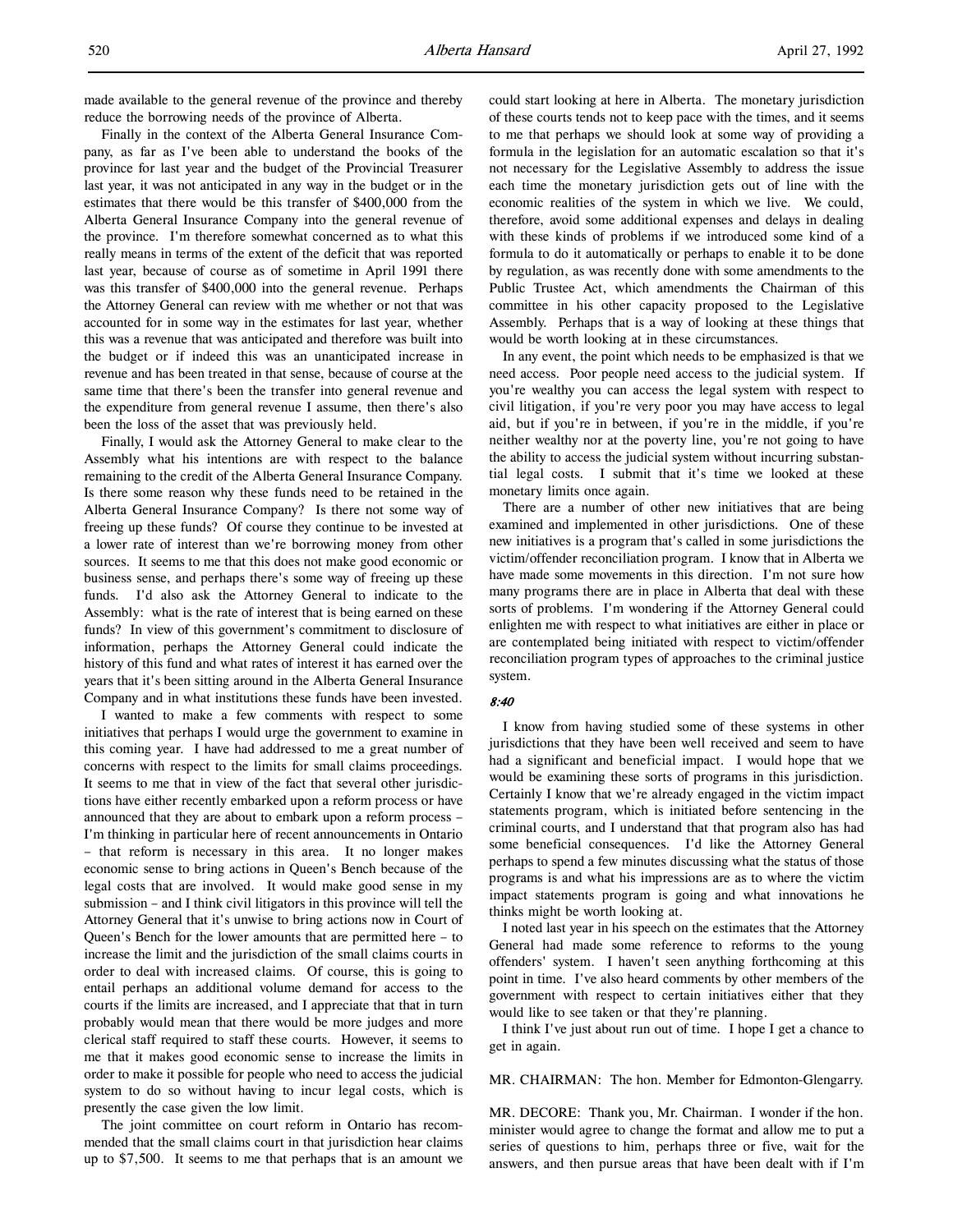still not clear as to what the answers are to certain issues. Would the minister permit that? Thank you.

Mr. Chairman, first of all, thank you to the minister for his kind comments about Sheldon Chumir. This is a member of the Assembly who really did have tremendous knowledge of the law, the workings of the law, and how those who were poor and disadvantaged had difficulty with the law.

My first question to the minister is this. At first I thought there was some constitutional problem or conflicts problem that existed in not allowing the ministries of the Solicitor General and the Attorney General to be combined, but I've satisfied myself in discussions with constitutional experts that this can be done. If you look at the estimates for our province, there is a potential saving of between \$5 million and \$7 million if the two ministries – that is, the Solicitor General and the Attorney General – are combined. You need but one deputy minister, you don't require second internal audit processes, and so on. So I'd like to know from the minister why this hasn't been done, and if the minister is opposed to it, the specific reasons why we couldn't save money and be fiscally responsible in combining these two ministries.

My second question is really a question that was touched upon by the learned hon. Member for Edmonton-Strathcona and was dealt with many times by the hon. Member for Calgary-Buffalo, and it is the difficulty people have because they're intimidated by the courts and because they simply can't pay for the services of lawyers and the court system. Now, there are some jurisdictions that have done some interesting and notable things, pursuing and expanding on the role of arbiters or umpires. I wonder if the minister could give us options that the minister has considered that would allow for the system to be speeded up, to allow for people not to be intimidated so much, and particularly would allow for costs to be reduced.

My third question is this. We know that provincial court judges are appointed by the Alberta Judicial Council. We know that there are two lay members on that particular council. I think that there isn't a lawyer in Alberta that wouldn't agree that the system of selection of provincial court judges from the '70s has improved immeasurably, but I'd like to know the role of the minister in this process. How do lawyers get knowledge that vacancies exist? Is it published, and if it isn't, why isn't it published? What, then, is the role of the minister in putting a name through that has indicated an interest in becoming a provincial court judge?

My next question is this. We've now embarked upon the role of the JP. That's, I guess, to improve the process, to make the process less expensive, to help the backlog. I'm curious to know whether there are complaints in the use of this JP process. I'm particularly interested in noting in this area that some 500 people that were charged in Calgary had charges dropped. I'd like to know from the minister why this occurred.

Mr. Chairman, I do not think that the minister dealt with the specific issue of the provincial civil court. I understand that there are still considerable backlog delays in those courts in Edmonton. It's my understanding that in Edmonton the delays go to six and a half months and in Calgary six months. Would the minister confirm that there are these delays and what the minister is doing to alleviate those difficulties.

If I could stop there and ask the minister to respond and then resume my position thereafter, Mr. Chairman.

MR. ROSTAD: I have no problem with accommodating this change from the traditional way, but I would like to know how many questions there are. I'll frankly say that I'm not going to go all night on question and answer.

## MR. DECORE: I have 30 minutes, Mr. Chairman.

MR. ROSTAD: Yes. First of all, whether the Attorney General's and the Solicitor General's departments are combined is not within my purview. Frankly, I sit as the Attorney General, as a great privilege, too, totally at the discretion of the Premier. That's the way our political system works. It's not unique just to Progressive Conservative government but to governments across Canada. In Alberta our most recently retired Lieutenant Governor, the Hon. Helen Hunley, was our first Solicitor General. Prior to that, the department was one department. In fact, if I recollect right – I wasn't here – the Attorney General of the day, who is now deceased, was the one that actively looked to have them separated. In his view it wasn't manageable for a person to devote themselves to the legal issues as against the more or less administrative issues of the Solicitor General's department. I'm sure, as the Premier has said, that he's willing to look at any suggestions in making our government more efficient and more effective, but as I mentioned, it's at his discretion, not mine.

In terms of alternate dispute resolutions, we actually continue to have a number of dialogues with the judiciary as well as with the bar. I might mention that last year, through the good graces of the Member for Edmonton-Strathcona and the late Member for Calgary-Buffalo, we put through the Assembly the Arbitration Act, which brought an Act for consensual dispute resolution into the 20th and 21st centuries from something that had been essentially in the 19th century. If people have a willingness to try and accommodate an agreement amongst themselves, there's a process that's far more streamlined, less costly.

## 8:50

In terms of costs, I have as much interest in reducing the costs of our operations, but frankly the costs of operating the legal system in terms of the litigant's cost is not the court mechanism and how it works in our judiciary; it's the costs that the client pays in solicitor/client costs or even party/party costs. I'm not trying to belittle that. I think it is a serious concern. I think one of the problems that we as lawyers through the Law Society have is that the public is concerned somewhat about remoteness – I guess some people even typify it as arrogance – that lawyers sometimes convey. They're also somewhat concerned in terms of the bills that they charge, again not understanding a lot of times what goes through. I think it behooves all of us as part of our system to try and accommodate and try and make our system cheaper. If you have, sir, suggestions on alternatives or changes to the court system as we know it, I'm more than happy to take representations in that context.

The question in terms of provincial court judges: how people know there are vacancies. Frankly, it isn't advertised, but I think the moccasin telegraph works very, very well, because many times the bar knows that there's a retirement coming up far before I know that a retirement is coming forth. The process of getting appointed is that we have an arm's-length Judicial Council, which is composed of the three chiefs – the chief of Provincial Court, the chief of Queen's Bench, and the chief of the Court of Appeal – the president of the Law Society, and two public members that receive applications from all and sundry who are interested. Not only when a vacancy comes up: just if you're interested today, you forward your letter to them, to me, to my deputy. They come in various ways, but they're all given to the Judicial Council. They establish the times for interviews, et cetera. As the Attorney General I receive a list of the people who are approved, and from that list when a vacancy comes – I won't call it exactly consultation, but recommendations of people they know that are approved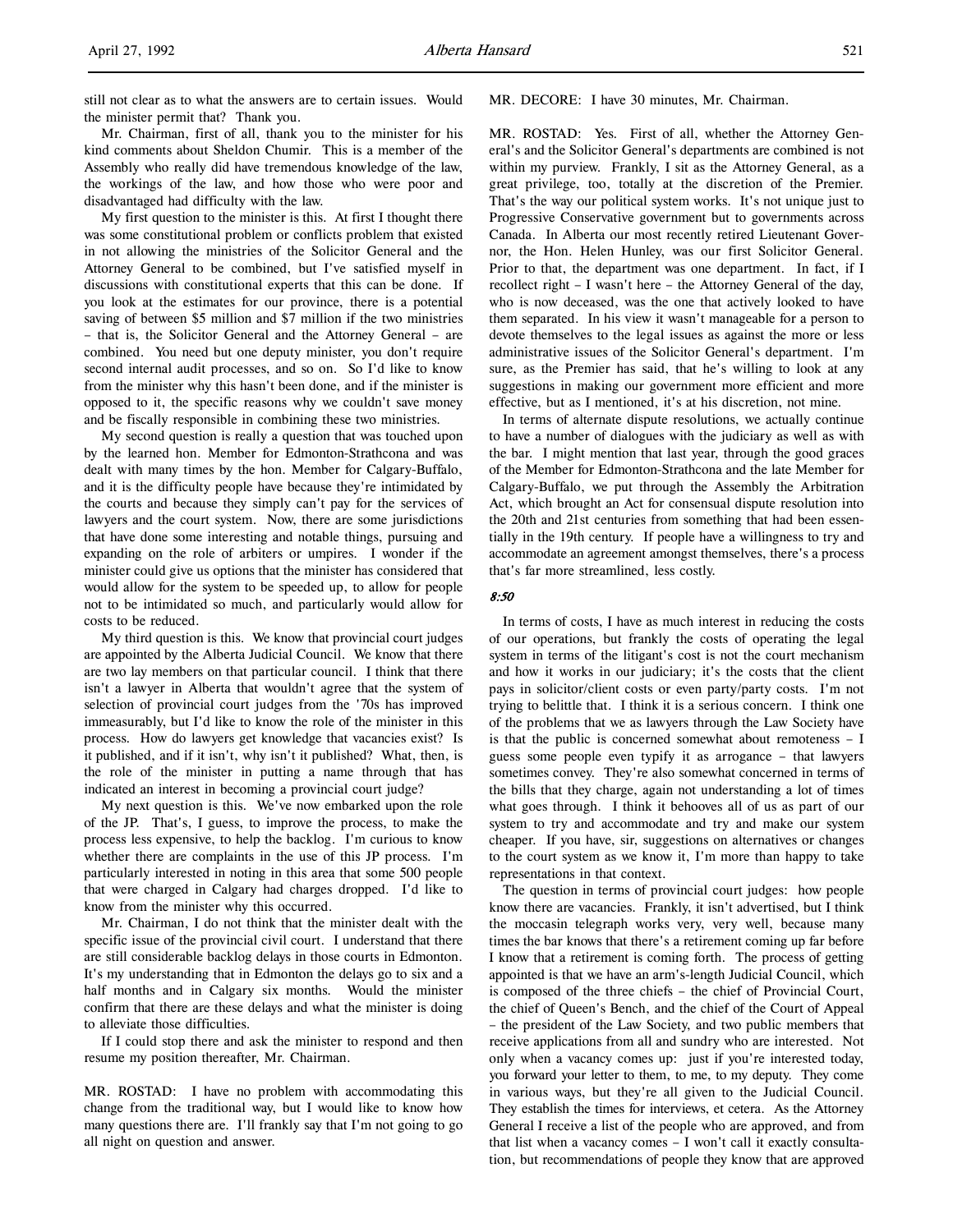or that are of interest come from the chief if there's a particular vacancy in a particular area. I go through our list and, frankly, make a shortlist. That is then taken through cabinet, and an appointment is made. That's my role, frankly, in it: making sure that if people are interested, it gets to the Judicial Council, then using their approved list and making recommendations from their approved list.

In terms of the commissioners or justices of the peace the system is generally working well. I have only been aware of two instances where people have written in about them. One was really nonconsequential, and the second was a rather humorous anecdote about something that went on in the court which indicated that it was a very informal setting and no problem with the decision. That is all the communication I personally have had on that. I'll certainly check with the chief judge to find out if he has had some representations that I haven't heard of.

In terms of the alleged 500 charges being dropped, I do know that they went through a number of charges, reviewed them with the Crown, the department, and with the police, and they were vacated on the basis of evidentiary information in the sense that either it had been long enough that a witness wasn't available or had moved away and the cost of bringing them out would have been far, far gone, just as an example. There were no charges dropped that could have been proceeded through the courts without undue inconvenience or cost. I don't want that to sound not serious; it would be. Every one of them was given serious consideration.

In terms of the provincial civil court – and I can certainly relate this to the Member for Edmonton-Strathcona's concerns in that as well – we are looking at what can be done to facilitate faster handling of the cases. That doesn't mean each case shouldn't be heard in the time that is required. That's one of the problems. By upping the limit, whether you go to \$10,000 or whatever, you start getting a few more complicated issues that may be cost saving in the sense they don't go to Queen's Bench, but they clog the system in civil court.

One of the considerations we are looking at is the use of commissioners in that court as well. Perhaps, just as an example, if you put a limit, they could handle claims that are under a thousand dollars or something. If there are very serious legal complications to it, perhaps they wouldn't get to sit on it then, if we used a similar type of system that we're using in traffic court and try and accommodate some of our delay in that. Although the delay is getting to what I would call the top end of acceptable delay, I think that, again harkening back to the dollar amount, that in itself is not an indication of whether a case is complicated or is going to take a little longer or not. We are cognizant of that and are trying to – again, if people have suggestions as to how that could be streamlined, we're more than happy to hear them.

MR. DECORE: Mr. Chairman, just one follow-up to one question, the first question. Would the minister concur that substantial savings would be effected by the amalgamation of the Solicitor General's and Attorney General's departments? The second question is: does the minister agree that the additional responsibility of looking after Solicitor General would simply be humanly impossible?

The next set of questions, Mr. Chairman, is this. It is not common, as I understand it from lawyers, to hear many complaints about the process of appointments to the provincial court, but there are many, many who complain about the QC process. Of course, the complaints are that this is rife with patronage, that lawyers who have 10 years experience and who have simply put in their tour of duty with the political party, usually the government political party, are given patronage rewards by being named as QC, very much to the unhappiness of lawyers who have put in 20 or 25 years who actually work in the courtroom as barristers, where this whole process really started, who are not appointed. Now, I'd like to know from the minister what changes he would make to make this fairer and more reasonable and the way it was when it was first started in the United Kingdom.

My next question is one relating to maintenance enforcement. This is an area where I get some complaints from women who consider themselves to be at a great disadvantage not being able to track some errant former husband who isn't paying the maintenance to the former wife, or to the wife and the children, or the children. Why can't we be more aggressive and use computers and things like registry of vehicles to stop these people from being allowed to register vehicles or to get advantage from the state when they are in fact abusing their responsibility to the state and not fulfilling court orders of the state? So I'd like the minister to give us some options that would improve that situation.

My final question before I sit down and start my next series. There is an allocation under vote 1 of the expenditure of some \$141,660 for Purchase of Capital Assets. Mr. Minister, I'd like to know something about this.

Finally, there is great attack on members of this Assembly for perks. I'd like to know what perks exist in the ministry; that is, what the deputy minister or others who are under the jurisdiction of the minister are entitled to: cars, whatever.

Thank you, Mr. Chairman.

## 9:00

MR. ROSTAD: Mr. Chairman, in terms again of the Attorney General's/Solicitor General's departments, I guess by amalgamating them certainly there would be some savings. You would have one minister rather than two, so you'd automatically save the salary of some – and I say some – of the support staff out of one minister's department as against another. Having served both as Solicitor General and Attorney General, you could have some assimilation again of your personnel, finance, responsibilities, but not complete. I can assure you that those administrative components in the Attorney General's department could not handle the Solicitor General's, or vice versa, without some expansion of whatever unit you're going to have there. I couldn't tell you what numbers those are. I suppose the Auditor General could probably save some money if he had fewer departments to audit, but if you have one department that has twice the volume of two departments which have half the volume, I'm not so sure that you in the end save anything. Being married to an accountant, I can assure you they seem to be able to fill the time or the money or the space that's allotted to them. I'm not so sure that the savings would necessarily equate to the \$7 million the hon. member has put forward, but certainly there would be some saving.

The Queen's Counsel process has certainly evolved from the time when in fact the Queen meted out this honour to barristers only and those who exemplified themselves in the court, and it certainly has become more of just an honourary distinction accorded by the governments of the day. I guess I'd need to know the definition of patronage before I'd say they're patronage awards. I've only had the privilege of being Attorney General on two series of appointments, and I actually take credit and feel good about the improvements that I think have been made in the last series of appointments whereby very obvious members of other political parties besides the Conservative Party have been recognized for their talents, their contributions to the profession and to the community, which is really the true measure of what the Queen's Counsel now is being given to honour: your time and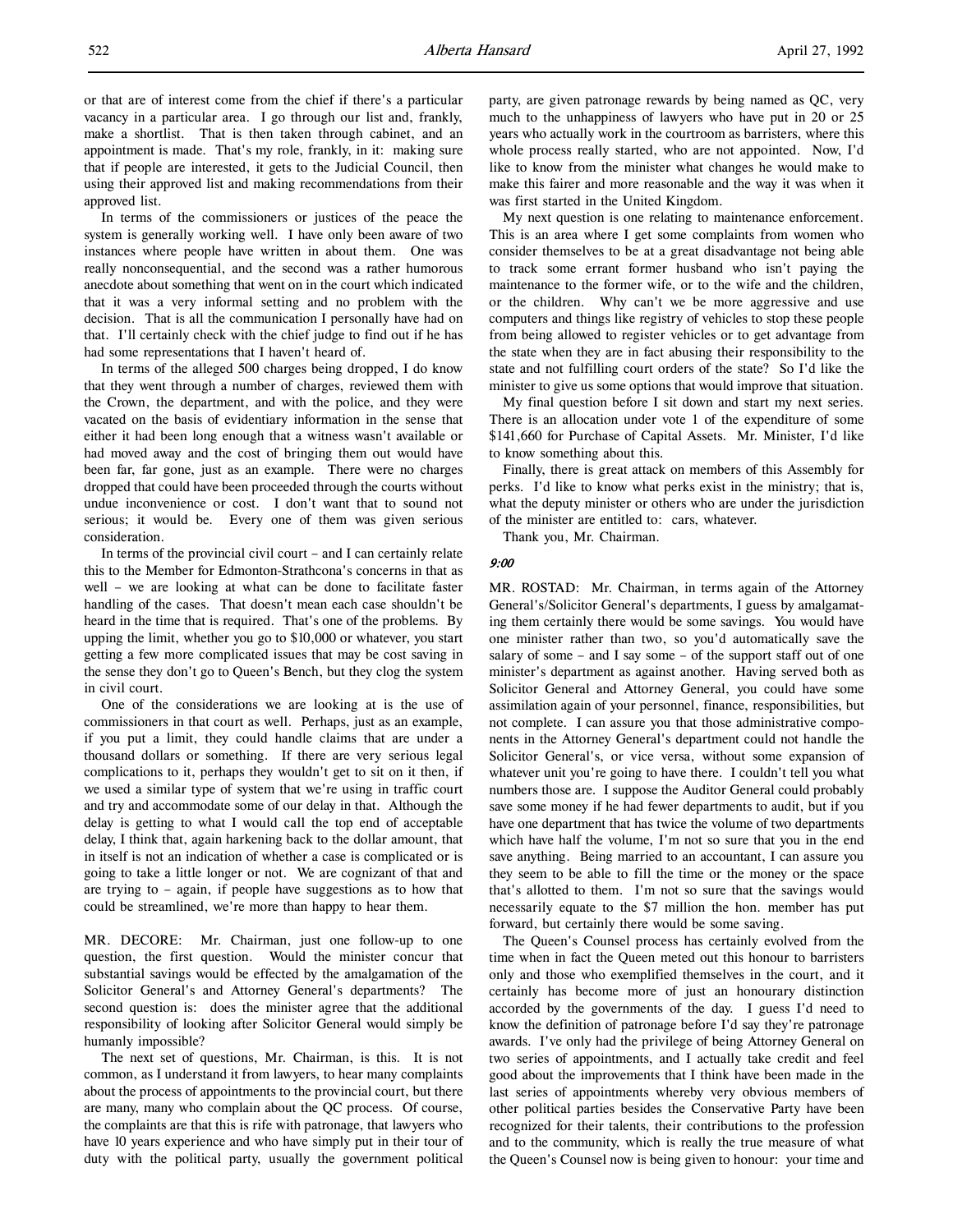your contribution to your profession and to the community. Again I'm willing to listen to other processes.

I guess you could typify this as allegedly being a political old boys' network. I've been having dialogue with the Law Society the last while, and they would like to take over this. I guess what they'd like to have is the legal old boys' network as against the political old boys' network. I don't think I'm about to comply, but I am willing to listen to reasonable recommendations.

The maintenance enforcement program. I can assure the hon. member that the staff in maintenance enforcement works extremely diligently to track people down to the best of their ability. I don't know, frankly – and I'm speaking without having given much thought before the question was asked – whether you can utilize other government services, as an example registering a car or getting a driver's licence, and because somebody owes a debt not to the government but to someone else, you can't access that government service, whether in fact that would fly in the face of the Charter or the rights that we're accorded as individuals. We work and utilize every aspect of the law. I know Ontario has recently brought in an addition to their program where they directly deduct the payable from a person's paycheque and don't use the garnishment process, but every one of those requires a court order and appearance and a change, whereas a garnishee – you get your garnishee and you have much more flexibility in that.

Again I'm more than happy to receive, and I will give due consideration to, representations of government services that could be used, because it is a serious and terrible commentary on our society. Where people have obligations – and they might have ethical or moral obligations, but they also in these instances have a legal obligation – and then flagrantly abuse those and leave, in most instances, a spouse and children in need is not a very good commentary on our society, and we would like to attempt anything within reason that can advance that need.

The vote 1 capital assets I don't have right at the tip of my tongue. If I can think of it, I will answer that in a subsequent answer.

In terms of perks, frankly, if having an automobile provided to you as part of your contract is a perk, then I guess the only perk that I'm aware of – and not meaning that I'm limiting that to automobiles – is that the deputy minister does have a government automobile provided. Of course, as with the rest of us, whatever you use for your personal use, you pay income tax on anyway. That is the only perk that I'm aware of.

MR. DECORE: Mr. Chairman, vote 3.3 requests increases to Legal Research and Analysis, 11.1 percent; Constitutional and Energy Law, 12.2 percent; Civil Law Division, 20.5 percent. These are substantial increases. I'd like to know why these increases are being put forward.

Then I'd like some information on the issue of Gainers, Northern Steel, and MagCan. I'd like to know from the minister how the government involvement in these matters is looked after. Is it farmed out to the private sector, or is it a combination of both? Would the minister assist me in providing me with the allocation of money that goes to Gainers, MagCan, and Northern Steel that comes out of taxpayers' moneys and specifically for inhouse lawyers?

Mr. Chairman, a 21 percent increase is being requested for the office of the chief provincial judge of Alberta. Why?

A 30 percent increase is being requested for Court System Improvements. Perhaps it was in the explanation that the minister gave at the outset, but could he address that, vote 2.1?

There is in vote 3.1.1 a 33.3 percent increase for the Law Reform Institute. Could the minister give us an explanation as to that increase?

I would like to pursue a question that the hon. Member for Edmonton-Strathcona put to the minister, and that is the issue of legal aid. Will the minister confirm the breakdown of the 42 percent increase and specifically address the issue that the Auditor General raised, and that is the fact that Alberta is one of two provinces in Canada that continues not to access federal funds and shortchanges itself to the extent of some \$300,000 a year.

Mr. Minister, I would be grateful for those answers.

#### 9:10

MR. ROSTAD: In vote 3, the increases in the constitutional and energy, civil law, and legal research, in my explanations in our lead-in – because it's demand driven in the sense we do not know what particular legal actions are taken against the government or whatever legal advice we might have to obtain relating to things we want to do, those we can control more. If you look in the history, over the past we have relied to a great extent on taking a fix, a bearing, and then putting that in the budget and using special warrants. As I mentioned in my opening remarks, we're moving from that and are trying to take as accurate as possible estimates of where we're going to be to negate the use of special warrants, and frankly that's where those are. They're just allocated on the basis of where the growth or the utilization of the services relate to, as to whether it's constitutional and energy or whether it would be in civil law, which is the counterpart to criminal law in a sense. They're all in the civil division. I can't at this stage give you any more specifics to that, but that's why the increase is there. It's what we've used before in special warrants. We're trying to build in and be as accurate as possible so that we don't need to use special warrants.

In terms of the costs of Gainers and Northern Steel I do not have knowledge. I can tell you on Gainers that outside counsel is doing that, and the outside counsel is through the Treasurer's department that is running that. We do not get involved, frankly, other than that in the end moneys usually are paid out of our account, but only after an issue is done. I can undertake to get you the information on Northern Steel. I frankly don't know whether that was in-house or external.

I missed the reference to the chief judges, vote 2.1. The chief judge's office is where the commissioners come under that are, frankly, the equivalent of judges in a sense. They're paid less than judges, but they're presently administered by the chief judge and not under the auspices of the Attorney General to have the arm's-length relationship, as a judge would ordinarily have.

We have had an agreement with the Law Reform Institute that the split of their funding is on a 60-40 basis, and this increase is bringing us up to meeting our commitment of the 60 percent that we would fund them.

In terms of legal aid, again not having all of the elements of your question, I know the main one focuses on the civil legal aid and our accessing of the funding under the Canada assistance program. We have consistently not done that because the needs requirements that an applicant for legal aid needs to meet under the federal guidelines – and they set the guidelines when you access their programs – would not allow the number of people to access legal aid that we now allow to access because, frankly, the threshold is lower and it's not just based on the needs that they prescribe.

We have active, ongoing discussions with the Family and Social Services department, our own department, and the federal department to see if they will allow us to access Canada assistance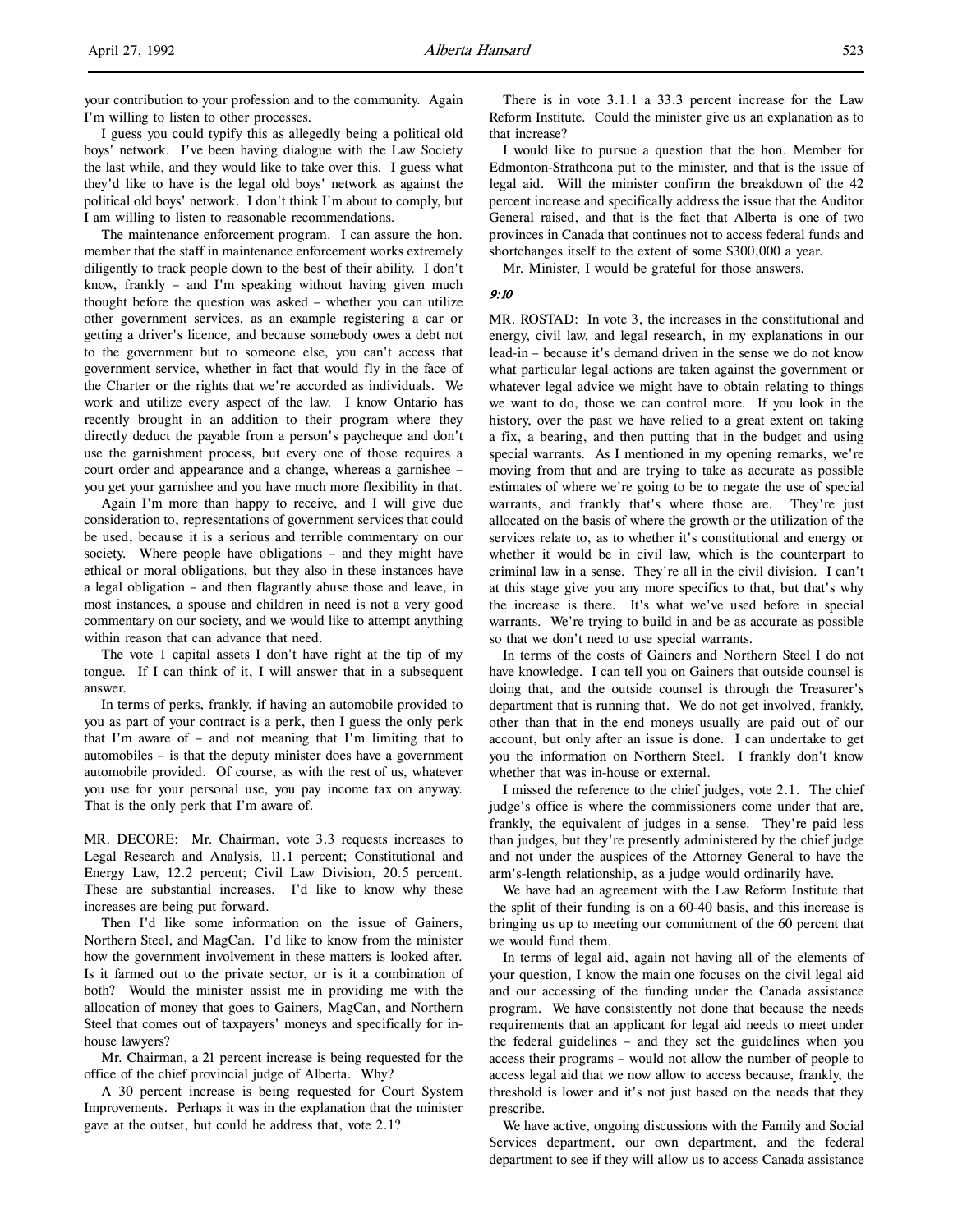### [Mr. Jonson in the Chair]

 If I'm missing some of these – and I can assure the Member for Edmonton-Strathcona the same – if we didn't answer a question that you had last year, I'd like to know what it is. You may not have liked the answer that you got, but we answered all of them and as completely as we could. That will be the undertaking of this year too. If I'm missing some of these and not giving you as complete, you will get subsequent answers.

## MR. DEPUTY CHAIRMAN: The Member for Cypress-Redcliff.

MR. HYLAND: Thank you, Mr. Chairman. I want to address some questions to the Attorney General. The first couple are related to a motion and discussion we had in this Chamber a couple of weeks ago. That was on the Young Offenders Act and sponsored by the hon. Member for Red Deer-North.

Mr. Chairman, my concern is on the Young Offenders Act. As I initially remember it when it was brought in, there were some negotiations on it, but it got to a stage where the federal government said: here it is. It was a long way from being perfect, and I remember us having to deal with it quickly in the Legislature in order to get this into place. When we see now the rising number of young offenders in the system – and we heard today about how many offenders there are, with the Solicitor General answering about the overcrowding of the Remand Centre. I wonder to what extent the Attorney General or his counterparts across Canada have gone into discussions on the review of the Young Offenders Act, firstly.

Secondly, it seems like some of these young offenders take somebody's car and go out and smash it up. They appear before a judge, and he says, "Oh, bad little boy; we'll give you 10 days," or somewhat like that. He serves his 10 days and he or she walks away, yet the person who, if it's a young person, may have worked some extra jobs to have a nice car or to put some work into a car or a truck loses it; he gets nothing from it. Maybe if the vehicle is stolen and it's not recovered, he'd get some insurance money, but if it's recovered and it's damaged in between, he's out; he has to fix it up. He hasn't done anything.

To cut down on some of these young offenders – and maybe we should extend this to others – have we looked at them having to pay and having to be responsible for some of the damage they do? Those that go in and trash a house get a fine or they get a short jail term. Have we looked at making them pay for the house rather than all of us paying for it through insurance, if you can get it through insurance, or the people being out the cost? I think it's time that it should be the end of some of these joyrides and that those who do the damage should start to pay for it themselves. Maybe it's also the responsibility of some of the parents to pay for some of the things that their children do. I know when you're raising small children like I am, it seems like you're always paying for a window that somebody's knocked a ball through at your neighbour's, or your neighbours are paying for a window that their kids put a ball through at your house. But as they get older or into

other forums, it's the person who receives the problem that ends up paying for it.

## 9:20

Also, Mr. Chairman, I'm always concerned about the sentence judges put out. It seems like we continue to read of lighter sentences in all court levels for those who have broken the law. It almost makes some of us wonder who's got the rights anymore. Is it the guy that obeys the law, or is it the guy that breaks the law? It often seems like the guy that breaks the law has more rights than the guy who obeys the law. I know we're not supposed to be allowed to talk to judges. We're allowed to talk to the judge way up on high – we can talk to him – but we're not supposed to talk to or talk about a judge that puts a robe on and sits on a bench. Maybe, through the Chairman to the minister, maybe it's time that some of those guys have to come down to reality and look at the sentencing and look at what happens to those that they sentence and what they do later.

It's pretty easy to say, well, we live within the law, and you get a repeat offence. But perhaps they're going to have to somehow start to answer questions of the public instead of hiding behind an invisible wall there that nobody can question them, they don't have to answer for their actions. Maybe it's time that some of them should answer for some of their actions and indeed explain why they come to their decisions, not only to the person in front of them but to the general public. In this Legislature we all have to respond to the general public. Perhaps some of those that we appoint should be responsible to respond to the general public.

Thank you, Mr. Chairman.

MR. DEPUTY CHAIRMAN: The Member for West Yellowhead.

MR. DOYLE: Thank you, Mr. Chairman. I listened carefully to the Member for Cypress-Redcliff because indeed he identified a very key area in the estimates of the Attorney General, especially as it comes to vote 7. The Member for Cypress-Redcliff said that many times the victim is the one that loses and the criminal is the one that gets away scot-free.

Nothing was more predominant than in 1990 in Hinton, Alberta, when someone or some ones contaminated fuel. The incident carried on and on. The Attorney General called for an investigation, but under vote 7 this year I see there's a 46.1 percent increase in the funding for Crimes Compensation. The findings of that report were nothing more than information that everybody had on hand, and the people that were injured by that contaminated fuel in Hinton in May and June of 1990 to this date have not received any assistance for their loss of health, for the loss of their property, for disruption of their family life and the productive living that they were all involved in.

So, Mr. Chairman, I'm curious as to whether the Attorney General will be taking a second look at this investigation that really has done nothing but compile documents that were already available to most people who had dealt with this matter previously. It required an extra 30 or 45 days to complete, and there was nothing found. To this date I've heard no more new information. By not putting more dollars behind further investigations and bringing these culprits to justice – had they been able to find in the investigation under vote 7 the people who had contaminated this fuel, whether intentionally or unintentionally, under criminal injuries compensation if they had been found to be a common nuisance causing harm, causing bodily harm by criminal negligence, causing bodily harm with intent, administering poison or setting traps likely to cause death or bodily harm, or interfering with the transportation of facilities . . .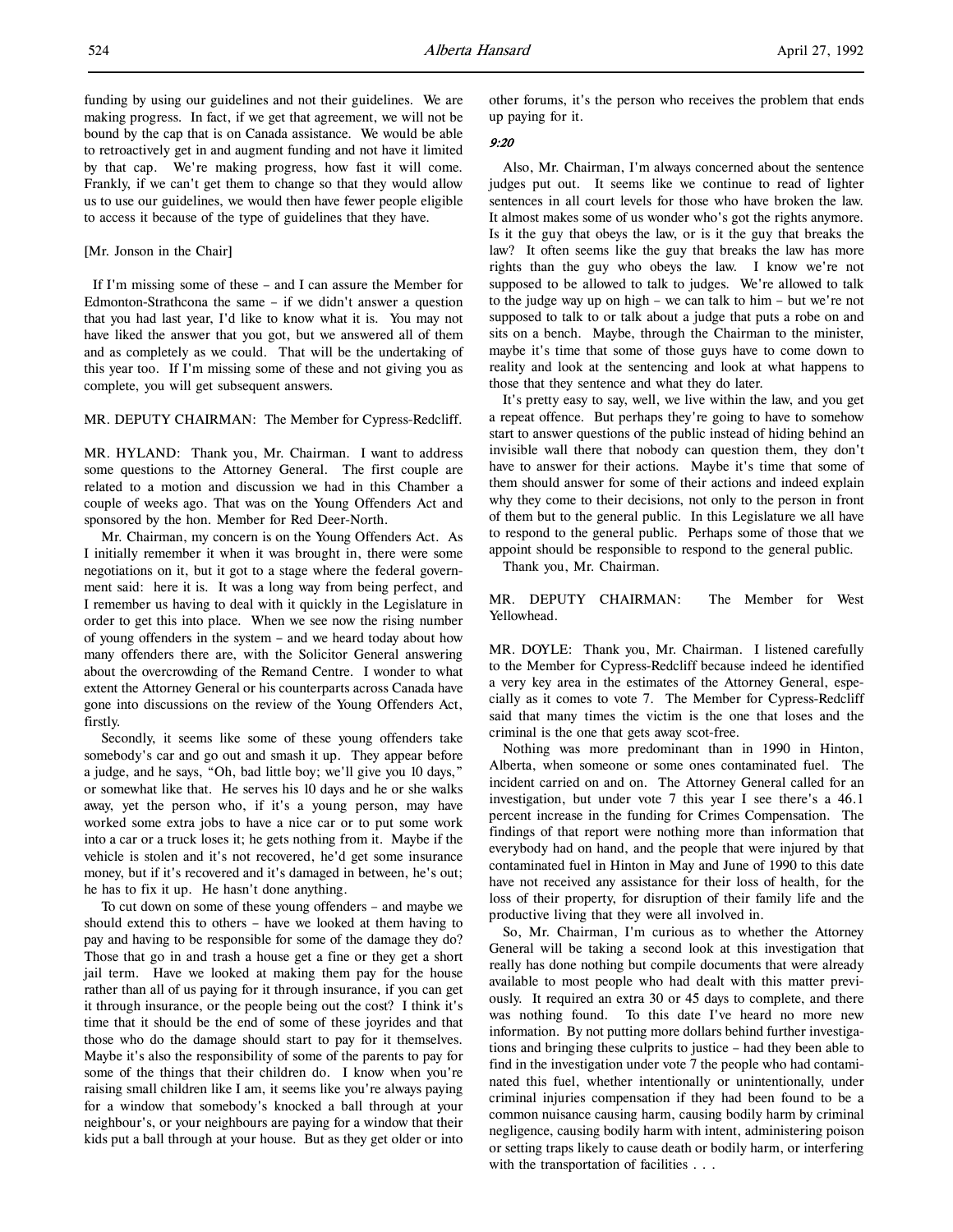We all know that the tanks that were holding the fuel were dug from the ground and transported at night to a place south of Edmonton, where they mysteriously disappeared, without any permits from any government departments, whether it was Environment or transportation or Occupational Health and Safety. The trap was definitely set to cause death or bodily harm by those who put this dangerous substance into the fuel of the Hinton service station. The administering of poison was certainly there. Perhaps the person who put it in did not administer it, but those who used the fuel certainly became poisoned. Causing bodily harm with intent: perhaps there was no intent at the time, but somebody wanted to get rid of their garbage, and they dumped it on a service station in Hinton and people became poisoned. They also caused a common nuisance causing bodily harm.

Mr. Chairman, there were many things the Attorney General's department could have found out when they did this investigation. Unfortunately, when Mr. Wenden did this investigation, he basically seemed to just compile information that was already available. So I was hoping that the Attorney General would put some more funds behind a further investigation, or public inquiry if necessary, to get to the bottom of this matter, because some of these people are nearing death and in very poor health. Many of them have lost their jobs because of poor health. They have lost their properties because they could no longer pay the bills. They've had to change their life-styles completely. The wife of one gentleman because of his poor health ended up in a mental institution. To this day these people have not been compensated in any way by anyone.

So I would hope that under vote 7, Mr. Chairman, the Attorney General would find enough funds to call for a public inquiry into the Hinton contaminated fuel.

MR. DEPUTY CHAIRMAN: The Member for Edmonton-Strathcona.

MR. CHIVERS: Thank you, Mr. Chairman, and I'd like to thank the minister for allowing me to continue with some of my questions. I appreciate it very much.

At the time I concluded my previous remarks, I was asking about the minister's intentions with respect to reforms that he had discussed briefly in the estimates last year. He was contemplating or looking into some changes in the legislation regulating the young offender system in Alberta, speaking in the context of the provincial legislation, of course, and not the federal legislation. As we heard from the Member for Cypress-Redcliff earlier this evening, there have been other discussions of that topic in the Legislative Assembly. I'm wondering what the minister's intentions are in that regard and whether he has had discussions with the Solicitor General with respect to the intentions of the Solicitor General in regard to the young offender system in Alberta. I want to urge him, if he is considering initiatives in this area, that he consider the establishment of a committee to look into the matter. It seems to me, and I've made these comments previously, that a well-resourced, community-based type of program in which young offenders are closely supervised and provided with educational and therapeutic assistance is a much more cost-effective way of dealing with this problem. I would urge him to take the opportunity, if he's considering reform in this area, of consulting with people in the system.

A few other areas. There are a number of RCMP investigations that are under way at the present time with respect to a number of issues. The Aryan Nations, the Principal matter, Bench Insurance, and Nepoose are a few that come to mind. I'm wondering if there's any way in which the Attorney General can

indicate to us whether he has given the RCMP his impression as to the urgency or the expedition with which he would like these investigations to proceed. I realize, of course, that he does not have direct control with respect to these matters, but it seems to me – for example, in the Bench Insurance situation my information is that the major complainants, the victims most directly affected, have not to date been interviewed by the RCMP either personally or by telephone. It's a matter of concern to the 12 individuals that I met with after the session last week and I'm sure it's a matter of concern to the minister, so perhaps he can give us some assurances that those investigations will be proceeding expeditiously.

9:30

The Member for Cypress-Redcliff also made some comments with respect to the problems in the judicial system, the overload in the judicial system. It's clear that we're all looking for solutions to these problems, and I suppose we all have our pet theories as to what's required, whether it's that we need more courts, more policemen, more enforcement, more judges, better salaries. The one thing that is clear is that it's very important that we address the best way of allocating the scarce resources, and the Attorney General commented on that earlier. I think the one thing we all realize is that the resources are scarce and that it is necessary to ration in some fashion those resources. But one of the concerns I have is that the queuing system of rationing judicial services is not the best way of dealing with it because it deals with the ability to access the system, and of course people in the lower income ranges who are not able to access the system immediately cannot usually afford to wait and queue in line. Therefore, I think that we need to have some discussion as to the means of allocating the resources and dealing with what otherwise might be infinite demand.

The other area that I wanted to deal with is the maintenance enforcement issue. That of course was addressed by the hon. Member for Edmonton-Glengarry and responded to partially by the minister, but I wanted to refer to the fact that we do have – and I realize that some initiatives have been taken in the past year in terms of dealing with the maintenance enforcement problem, but the problem does persist. It is a problem that impacts particularly women and children, who tend to be the victims of the poverty that's induced in these circumstances. We do have high levels of default, and we do have social costs and social and economic consequences of the default. I would urge him to look – I understand that he has already examined the system in Ontario, where they have now made legislative provision for automatic deduction from income of support payments. It seems to me that that program does warrant further consideration, and perhaps the minister might be prepared to entertain the possibility of adopting some sort of a similar system in Alberta.

The advantage, of course, of the automatic deduction system is that it does mean that it's done automatically, and it doesn't entail any social stigma to people because it applies to everyone, to everybody who is the payer under a court support order. I submit that one of the arguments previously has been that automatic deductions that are applied on an ad hoc basis are perhaps undesirable because of the social stigma that attaches. The Ontario system, I submit, gets around that problem by requiring all people to engage in that process, although there is, importantly, the ability of the parties to opt out of the system, but only in a very specific situation. That situation is where they've made a deposit equivalent to four periodic payments, where the payer under the order has made a deposit equivalent to four of the periodic payments, and then the court-ordered automatic deduction is suspended until such time as there has been a default in any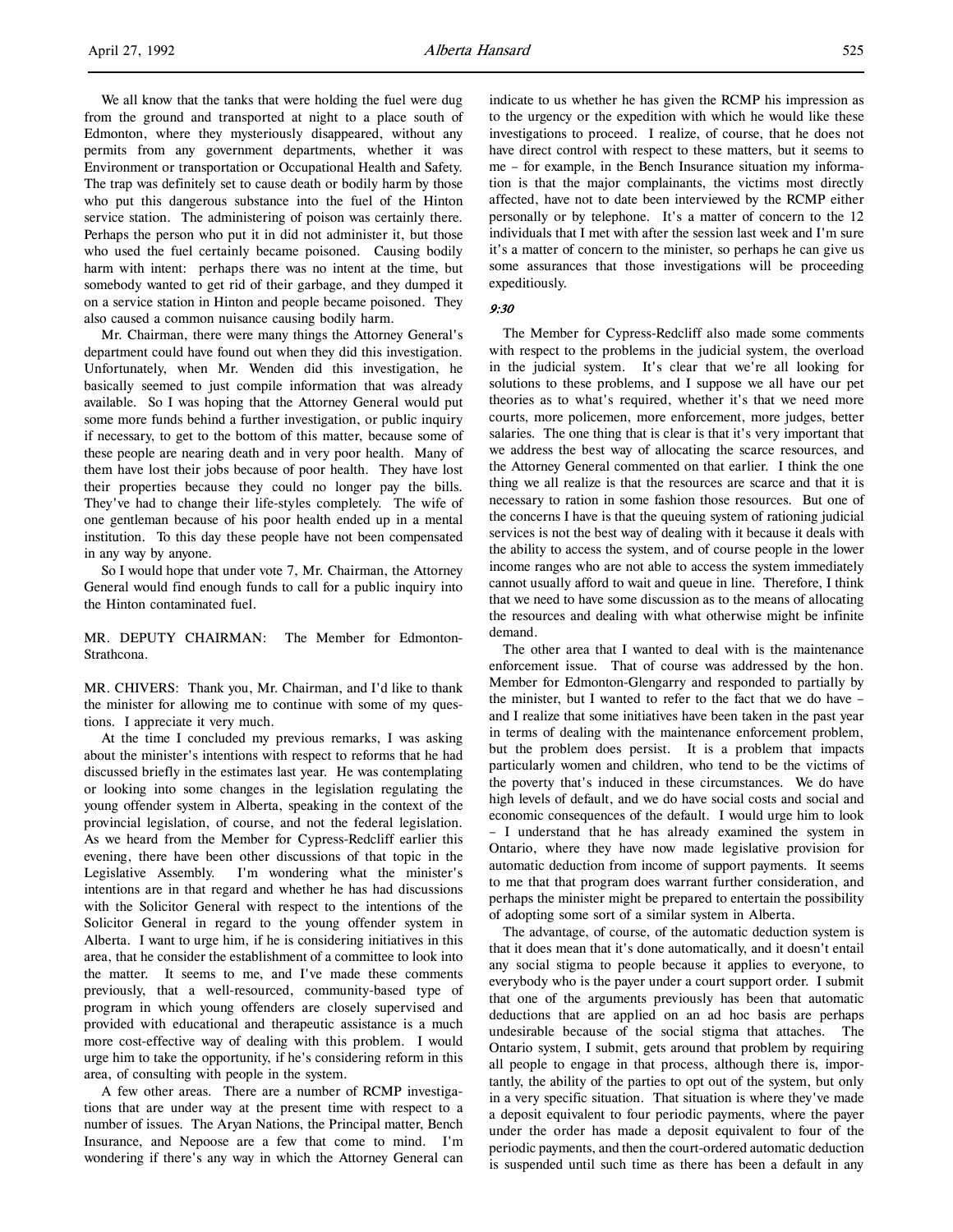payment. Of course, then the security deposit is used to pay the defaulted payment, and the automatic deductions commence at that point in time. I submit that that approach is worthy of further consideration in Alberta because this is a very serious problem, and I don't believe the steps that have been taken thus far have dealt adequately with the default problem that exists in Alberta.

A few general comments with respect to the estimates. Last year the minister extolled the virtue of what he was undertaking at that point in time, where he was converting – and I'm referring here to his speech in the estimates – part-time and temporary positions into permanent full-time positions. That certainly is an initiative that I heartily endorsed. At the time there was a total of 30 positions in one area and 29 in another area which he was converting into permanent full-time positions, for a total of 59 part-time positions that were converted to permanent full-time staff. But I see this year in the estimates that the overall summary of manpower authorization for the Department of the Attorney General is that there's been an increase in full-time equivalent employment of four positions but, at the same time, a decrease of 60 permanent full-time positions. I'm wondering if there's been a reversal in the policy of attempting to put the emphasis on fulltime permanent positions rather than the part-time temporary positions.

I think that as we go through the estimates, I'd like to look in particular at vote 1, Departmental Support Services. I'm referring here to the big book on the estimates, in which in vote 1 under Object of Expenditure there is an increase of 48.1 percent under the heading Purchase of Capital Assets. I'm just wondering what that item refers to. That seems like quite an increase in capital assets, nearly a 50 percent increase.

With respect to vote 2, here I note that there's been a reduction of 18 permanent full-time positions. This is in the Court Services area, and I'm wondering in what section those reductions took place. I also note, again in this section, that there's been a significant increase in Supplies and Services, the Object of Expenditure section dealing with Supplies and Services, where's there's been almost a 20 percent increase. I assume that services here includes the retention of professional and technical expertise services in that connection. I'm just wondering if there has been an increase in that area, in essence contracting out of services through retaining professional and technical expertise.

I see that overall vote 2 amounts to an increase of \$2,164,000. At the same time, there's a reduction of 18 permanent full-time staff, I'm just wondering how it is that the reduction in staff doesn't seem to have impacted the budget.

## 9:40

With respect to the vote 3, Legal Services, again I'm looking at the increase in Supplies and Services, the Object of Expenditure section. There's a 55 percent increase in this section in vote 3, and I'm wondering what accounts for this increase. Is it again the retention of professional and technical expertise from outside? Is there an increase in the amount budgeted for hiring outside professional and technical expertise? If so, why is there this increase? This is the vote, of course, that includes a \$4,513,000 increase in the overall budget, but I do note that there is an increase of one permanent full-time position there.

I've already dealt with the legal aid vote, and I have a similar question with respect to vote 5, Protection and Administration of Property Rights. There are decreases, interestingly enough, in all categories here but Supplies and Services, which is increased by nearly three-quarters of a million dollars, an increase of 10.8 percent. At the same time, there's a loss of 33 full-time positions here and an increase of 12 full-time equivalent employment

positions. Here the work is carried on, as I understand it, within the departmental resources. I don't think there's any contracting of outside services there; I may be wrong. I'm wondering what accounts for the nearly \$750,000 increase in Supplies and Services in that vote.

I see that with respect to Fatality Inquiries there are no increases in staff, no decreases in staff, and that essentially the cost is very close to what it was in the previous year. I'm wondering if the government has considered the possibility that this is a program that does essentially involve outside expertise, and I'm wondering if the government has looked into or considered the possibility that there might be savings to be had by the government by making this an operation of the government and employing government staff to perform the function.

Finally, vote 7, Crimes Compensation. It may simply be that I don't understand the way it's worded in vote 7, where again there's a massive increase in Supplies and Services of 36 percent. I'm wondering what accounts for that drastic an increase. Also, under Grants, I think the answer here may be the answer that the minister has already given, that this is a demand-driven program of volume and that the 51 percent increase here may be a reference to increases in compensation awarded. It's not clear to me what the reference to grants there means. Is that a reference to compensation awards? If not, to what does it refer?

Mr. Chairman, I want to again thank the minister for his indulgence in allowing me to conclude my comments. I do appreciate it.

#### MR. DEPUTY CHAIRMAN: Hon. minister.

MR. ROSTAD: Thank you, Mr. Chairman. I'll attempt to answer some of the initial questions that were asked by the Member for Edmonton-Strathcona, some of which would have been answered in the context of the Member for Edmonton-Glengarry.

One of the first questions is if you're transferring out responsibilities such as native services or land comp, you should effect great savings, but what you do is you purge your previous budget of the same responsibilities and costs that would be taken out of this one so that you're comparing apples to apples. It really isn't that you're left with any money or with any people that were in fact doing those services when you transferred them out, so you're really doing the same jobs as you were before.

I think some about the legal aid have been answered. Some of my scribblings here are in different notices. The assessing of funds for civil legal aid under the Canada assistance plan, I think, has been answered. The lower interest rates on the trust accounts of lawyers, which funds go into the Law Foundation – they have agreed to pay 25 percent of that interest income towards legal aid. Of course, there has been a substantial drop even this year. In '91-92 we had \$3.4 million that came from the Law Foundation as a contribution, and our estimates for this year are \$1.8 million coming. The difference of \$1.6 million is coming from general revenue, and that will have to be flexible from one year to another, but we are committed to meeting the budget that we give legal aid no matter where the funds come from, whether it has to be general revenue or the Law Foundation. But the decrease in interest will definitely have an effect.

The transfer of the money from the Alberta General Insurance Company. I'll have to substantiate this, but I think it's just done under the auspices of the Financial Administration Act, which gives authority that when you own something outright by the government, you can accommodate the transfer of funds from one to the other under that authority. I will check that, and if it's any different than that, I'll certainly get back to you. How that money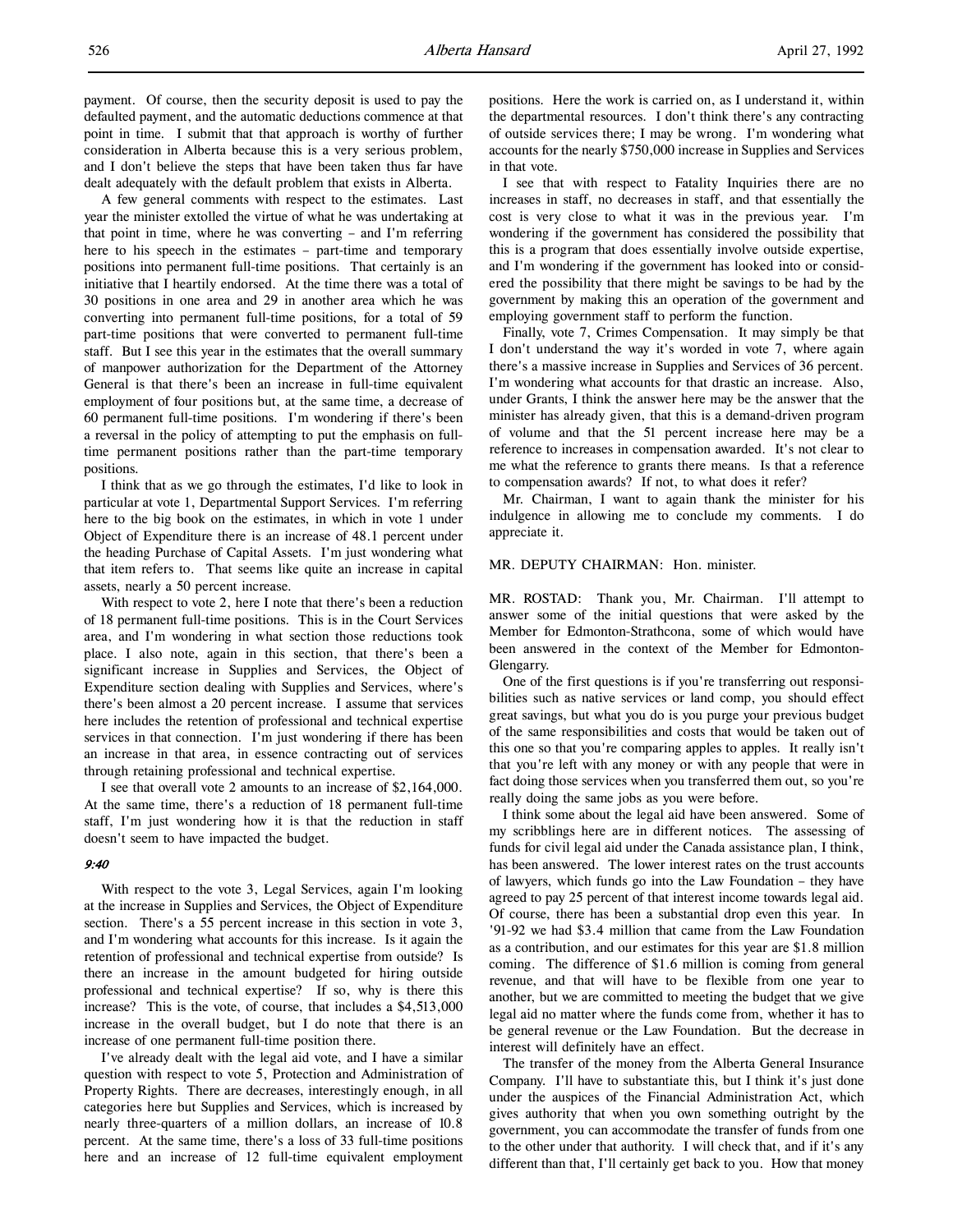was invested I couldn't answer right at this moment. I'll have to follow up on the question. I think the remainder of the money was left in there to keep it as a viable entity. Although there is no premium paid, as I understand it, there's income on it and there are losses to be accorded against that, and you just have to keep it alive. Why \$150,000 to \$400,000 was the balance I can't give you a specific answer on. I can give you with delight the transfer to the Treasurer of this corporation and responsibility, so perhaps at his estimates you'll have a chance to get the answer.

The tariff and volume analysis hasn't been done recently, but I would think they're around 50-50 in the sense of where that money was going to, tariff approximately half of the \$6.5 million and the volume would be about half. I may be a little off on that, but it's the best estimate that we would have at this time. I know the Legal Aid Society is analyzing those types of things so that they can come back with their budget built to have it more accurate.

As you understand, the government and the Law Foundation are partners in the sense of operating the legal aid plan in Alberta. There's an ongoing study that now has been taken over by the Legal Aid Society, which in fact has their own board of directors, to look at different delivery mechanisms, different funding mechanisms, all the things to try and make it more effective but at the same time more efficient, because there is a substantial amount of money paid to it; perhaps in the eye of the people who need the help, not enough, but they're looking at better delivery mechanisms. When we were looking at the justice initiatives and increased the volume, we were looking at, for lack of another word, maybe a storefront legal aid, where staff counsel do it. Maybe what we need is a mix of some of that and some of the private lawyer accessing the system. They're studying that. It is not being driven by us. It'll be the Legal Aid Society that does that.

## 9:50

I acknowledge in the small claims court the same. I was instrumental in bringing the amount up to where it is. When we were doing that, I was frankly looking at bringing it up to \$10,000, but there was a constitutional question as to whether we were impinging on the federal jurisdiction by bringing the Provincial Court limit up to that. I was one that was willing to nudge it and let them challenge us on it. We are currently looking at raising that limit. Looking at what we would have to do, because again, as the Member for Edmonton-Glengarry brought up, it's costly . . . [interjection] You brought it up; pardon me. It's costly to go to Queen's Bench. But if you go to this one with the higher limit, you not only get more cases, you get some more complicated cases, and you further back up the civil division of the Provincial Court. We have to look at some means of alleviating that, and maybe commissioners are an example, but we are looking at both aspects of that.

We're looking at a more co-ordinated victim program, and the impact statements are certainly a help. I'll have to answer that one after I've gone away and can think about it a little bit more and give you a little bit more information than I can give you right at the moment.

We share concerns – and actually the Member for Cypress-Redcliff expressed somewhat the same concerns as you have – with the Young Offenders Act and the discontent. There are aspects of it that are certainly better than the Juvenile Delinquents Act that it replaced, but I think it needs to be streamlined in a number of initiatives. At our interprovincial attorneys general and solicitors general meetings it is an item that's up for discussion. Although we have the provincial Act, we are under the auspices of the

federal minister, who has invaded that area with the federal Young Offenders Act. We have to work hand in hand with them; we can't just go off and change our provincial ones.

As I mentioned in question period the other day, their ministers change fairly regularly. You just get people brought up to speed – and I'm talking from representations on the provincial scene. I know we change as well, so I don't want to make it sound unkind, but you just get somebody going – and they have quite an involved process to get some changes through their system, not only their caucus but through their committee systems, et cetera – and somebody moves and you have to bring in somebody that's brand-new and get them up to speed, so it's a slow, slow process. Frankly, I think because they brought the Act in, they think it's a little better than perhaps other people think it is, and they're a little reluctant to initiate many changes in the area.

We have been able to get them to accommodate the elevation of young offenders with serious offences to adult court, finally, and a few other little concerns. We are working on that. In that context, in the answer to Cypress-Redcliff that there should be retribution or that parents should pay, that the sentences aren't often right to the crime, well, we have a system whereby we have judges and the prosecutor that I'm responsible for who will take the evidence in and will ask what we think should be the appropriate sentence in areas. If it is not the decision the judge gives, we can appeal if there are grounds for appeal. If there aren't, we can't. I'm one that definitely fosters communication and dialogue with the judiciary. That does not mean that you can phone up a judge and try and influence any particular decision they've had, but I think you can write or phone the chief judge, or the chief justice, depending on the court, and express your feelings in a particular disposition. You'll get an answer back telling you that they considered whatever they could, and their hands were bound. Frankly, I think that's one way that society's standards get to be known by the judiciary. I do caution that people don't interfere with justice, but I don't think there's anything wrong with dialoguing. I think if you focus that through the chief of each particular court, the directions and indications for sentences would be accommodated.

Crimes Compensation Board: the Member for West Yellowhead had brought up the issue of the contaminated fuel in Hinton and no assistance received. I have the greatest sympathy for the people, his constituents, that have been damaged by this contaminant, but I can assure him from the Attorney General's perspective that a full and complete review – and it had to be, frankly, a review of the information that was available from all of the agencies involved, because we are not an investigative department. The RCMP have to investigate or the environmental officers or the occupational health officers. As we mentioned at the time of the review, we have set up a mechanism now so that we won't have a problem where three different departments may shoot off on their own and that a co-ordinated activity can be had and early so that perhaps evidence that gets lost could be determined and action taken.

The RCMP as of just very recently have confirmed that the file is still open. They're still trying to determine where the tanks went, what happened. I'm sure that people have an idea. You probably have an idea. Your constituents probably have an idea of what happened. I'm sure the investigators have an idea, but you need evidence with which you can go forth and make your charges, and that is certainly still open.

In terms of the Member for Edmonton-Strathcona I can assure you that the RCMP are aware of the urgency of the investigations in Principal, which are ongoing. If you remember the Seaway/Greymac trust cases in Ontario back in the '70s, that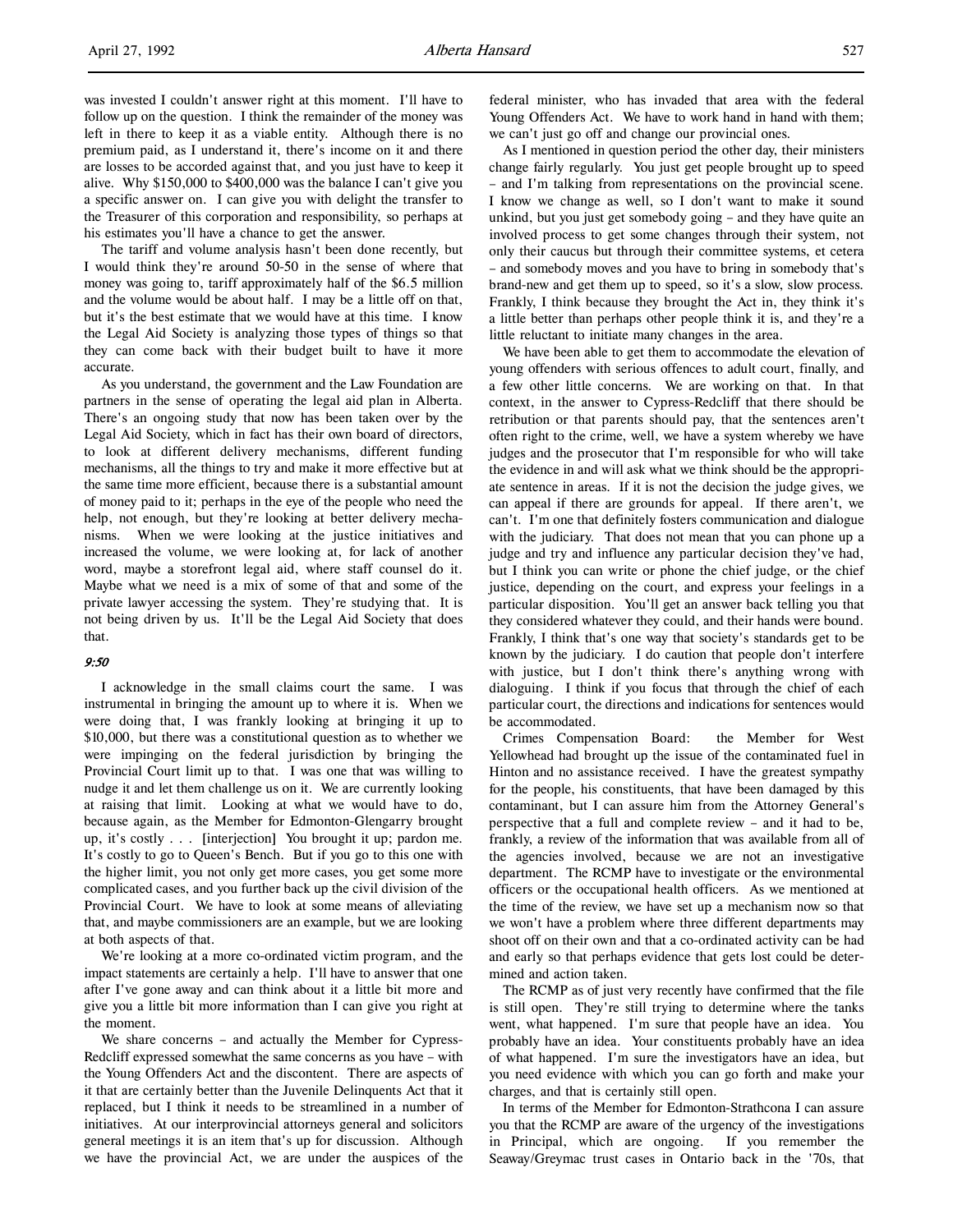frankly took years and years and years, not only of investigation but then of court. Again, you may have some evidence, but it has to be evidence, of course, that's going to be worthy of taking into court and trying to determine culpability. The same with the Aryan Nations and, frankly, the same with Bench. I have been in dialogue with the Minister of Consumer and Corporate Affairs to find out if there's any way we can advance that or shortcut it or any other avenues that can be looked at in getting the money back to the people who have either lost money or are waiting for money. The RCMP are aware of the need to move on with that.

In relation to some of the answers for the specific votes, vote 1 – and I wasn't able to answer the Member for Edmonton-Glengarry on that one. That was for EDP equipment in the Bowker Building, new programs [interjection] EDP? The computer programming and equipment. That's what vote 1 pertains to, more or less the head office, and that's what that was replacing – upgrading programs.

I had my answers here. Just one moment.

## 10:00

MR. DEPUTY CHAIRMAN: The hon. Member for Edmonton-Glengarry in the interim.

MR. DECORE: Mr. Minister, thank you for that answer. One of the observations that is made in the most recent Auditor General's report is a criticism that the government has not properly dealt with and monitored loan guarantees. Last year the government wrote off some \$200 million in bad loan guarantees. The Auditor General has called for an improvement in monitoring and action taken on loan guarantees. Now, I notice that the mandate of the ministry is: "the ministry provides legal services to the government and the various government departments." I'd like the minister to tell the Assembly what the minister is doing to improve that loan guarantees monitoring process and how the ministry is involved, how the lawyers in the ministry are involved. Will the minister present this Assembly with a list of guarantees that the lawyers in his department are presently working on in terms of action because of some default?

Thank you.

MR. DEPUTY CHAIRMAN: The hon. Attorney General.

MR. ROSTAD: Thank you, Mr. Chairman. Frankly, I don't know if I caught the member's comments as to the Auditor General's report as to whether he was commenting on the Attorney General in relation to loan guarantees. If he was, he's frankly mistaken because there was no reference. Although I agree that the mandate of the Attorney General is to provide legal advice, we do that on a solicitor/client basis. If a particular department comes forward and wishes legal advice on a particular guarantee, we give that. The client then does with that advice as they may. Information relating to that will have to be obtained from that client department. That's not trying to avoid the issue; that's just frankly the way our system works.

If I might while I'm on my feet, in terms of vote 2 there were 16 positions abolished because they'd been vacant for more than six months. They were vacant for a number of technical factors. Some were project employees and the project was finished and gone on. We weren't trying to eliminate permanent positions in an unnecessary elimination of that. The increase in Supply and Services resulted from volume increases in our costs of witnesses, jurors, supernumerary judges, bailiffs: that type of thing in vote 2.

Vote 3. I guess I answered that in relation to outside counsel when I was answering the Member for Edmonton-Glengarry, in the sense that that increase of 55 percent related to the fact that we took an estimate on what our costs of lawyers were inside or out and then special warranted it. We've done that over a period of time. This year we've tried to do our best at saying, hey, this is where we've been coming from. This is our general area, and we are going to build a fence around that and not have to special warrant it. That's why it looks to the 55 percent increase at this particular time.

In vote 5 the supplies and services are increased. Again, that's due to EDP processing services. This is the property service area. It's not buying new equipment; it's buying the contracting of the processing of our documents and that kind of stuff. Our staff do the title stuff, but there's a computer service company that runs the programs for us and that kind of stuff. With increased volume and as we get more over on to the computer system rather than the manual: the expenditure was mainly related to that. There are some other things that I can give you specifics on, but that's where the main thrust of that increase went.

Vote 7 is Crimes Compensation, and actually the Supplies and Services relates to another member on the board and just increased activity of the board. It has had in this budget year a higher activity level with more claims. That's just where that related to in the Supplies and Services.

#### HON. MEMBERS: Question.

MR. DEPUTY CHAIRMAN: Are you ready for the question?

| Agreed to:                               |              |
|------------------------------------------|--------------|
| 1.0.1 - Minister's Office                | \$330,540    |
| 1.0.2 - Deputy Minister's Office         | \$500,790    |
| $1.0.3$ – Administrative Services        | \$2,543,400  |
| 1.0.4 - Executive Management             | \$382,340    |
| 1.0.5 - Human Resource Services          | \$1,131,270  |
| $1.0.6$ – Financial Services             | \$2,083,280  |
| 1.0.7 - Corporate Support Services       | \$421,290    |
| 1.0.8 - Systems and Information Services | \$1,601,800  |
| $1.0.9$ – Internal Audit                 | \$413,550    |
| Total Vote 1 - Departmental Support      |              |
| Services                                 | \$9,408,260  |
|                                          |              |
| 2.1 – Court Support Services             | \$10,510,740 |
| 2.2 – Court Operations – Calgary Region  | \$19,354,430 |
| 2.3 - Court Operations - Edmonton Region | \$20,933,650 |
| 2.4 - Court Operations - Northern Region | \$11,731,440 |
| 2.5 - Court Operations - Southern Region | \$8,549,710  |
| Total Vote 2 - Court Services            | \$71,079,970 |
|                                          |              |
| $3.1 - Law$ Reform                       | \$404,300    |
| 3.2 – Legislative Counsel                | \$1,389,100  |
| $3.3$ – Civil Division                   | \$12,272,690 |
| 3.4 – Criminal Justice Division          | \$20,567,400 |
| 3.5 - Maintenance Enforcement            | \$4,606,500  |
| Total Vote 3 - Legal Services            | 39,239,990   |
| Total Vote 4 - Support for Legal Aid     | \$22,220,000 |
| Total Vote 5 – Protection and            |              |
| Administration of Property Rights        | \$27,169,910 |
| Total Vote 6 - Fatality Inquiries        | \$4,339,350  |
| Total Vote 7 - Crimes Compensation       | \$1,585,600  |
|                                          |              |

| Department Total | \$175,043,080 |
|------------------|---------------|
|------------------|---------------|